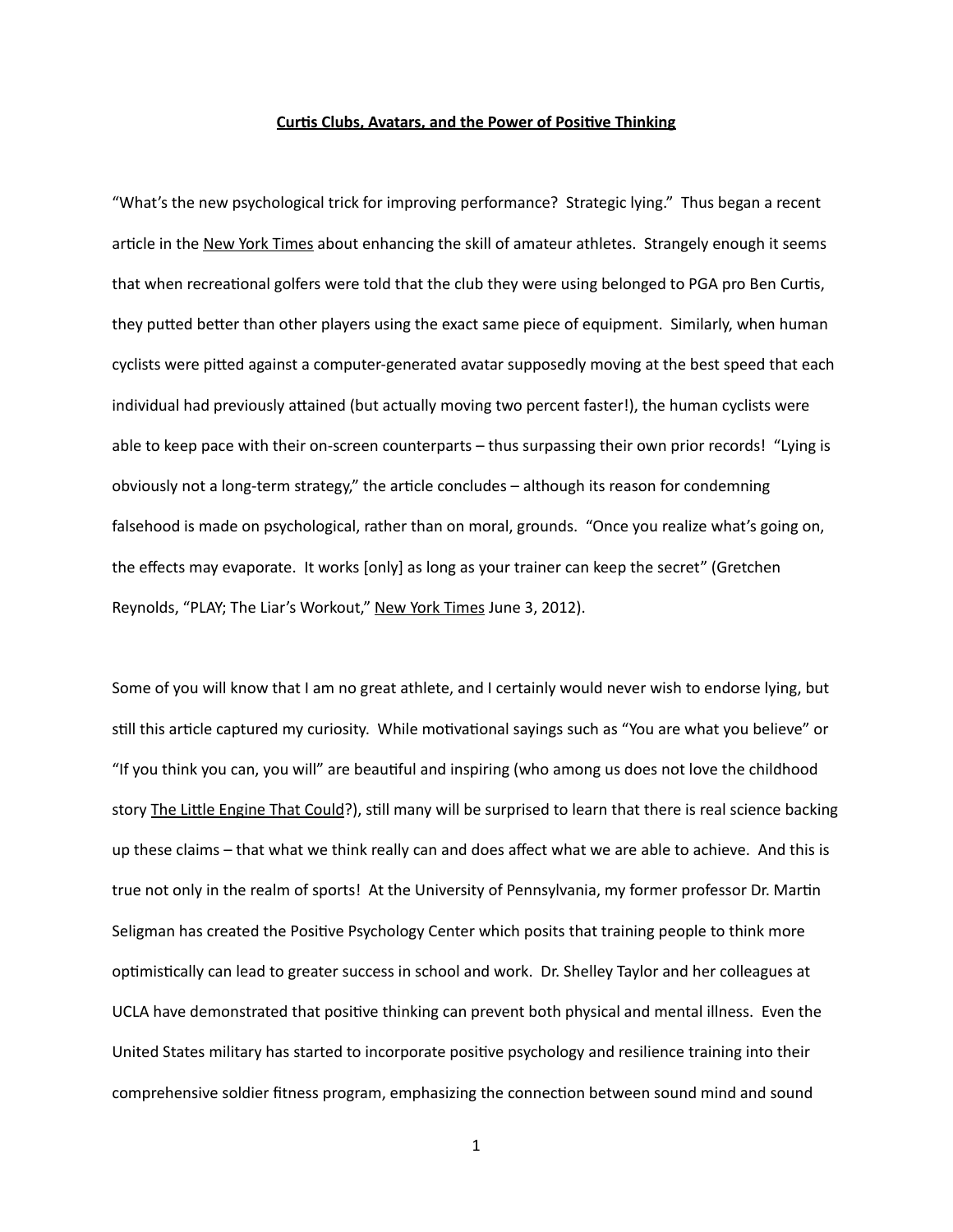body. As interesting and innovative as all this research is, it should not come as much of a surprise to us - frequent readers of *Tanach* (Bible). Rather, it is laid out plainly in our Torah portion this morning, *Parashat Sh'lach L'cha*. 

In this week's Torah portion Moses sends twelve spies into Canaan to scout out the land and report back to the rest of the Israelites. The ten "bad" spies – as they are so often called – return with mixed reviews, indicating that the land itself is beautiful and fertile but that it is inhabited by large and formidable people who will surely overpower them. As a result, they do not wish to continue further with the plan of conquest and begin to foment anxiety and fear within the community. The two remaining spies, Joshua and Caleb, affirm their faith that God will deliver them. Despite the seemingly overwhelming odds, they advocate for proceeding ahead as planned – certain of God's power and beneficence. 

Of course, we all know how the story turns out - while the generation of the spies ultimately perish in the wilderness, their descendents go on to enter the land of Israel where God does, indeed, grant them victory over all manner of menacing enemy. But suppose that we were not privy to such information  $$ do the spies' concerns really seem so unwarranted? After all, they are asked by Moses to strategically evaluate the inhabitants of Canaan, as he charges them: "Are the people who dwell in the land strong or weak, few or many? Are the towns they live in open or fortified?" The very fact that Moses sends the spies on a scouting mission in the first place might reasonably lead us to believe that conquest is still an open question – that Moses is attempting to gather information as to whether or not entering the land of Israel is a good and viable option. These ten spies are often referred to as "bad." Yet it seems like all that they did was to enter a truthful report of that which they had seen.

Indeed, the great medieval commentator Ramban raises this very issue, indicating that Moses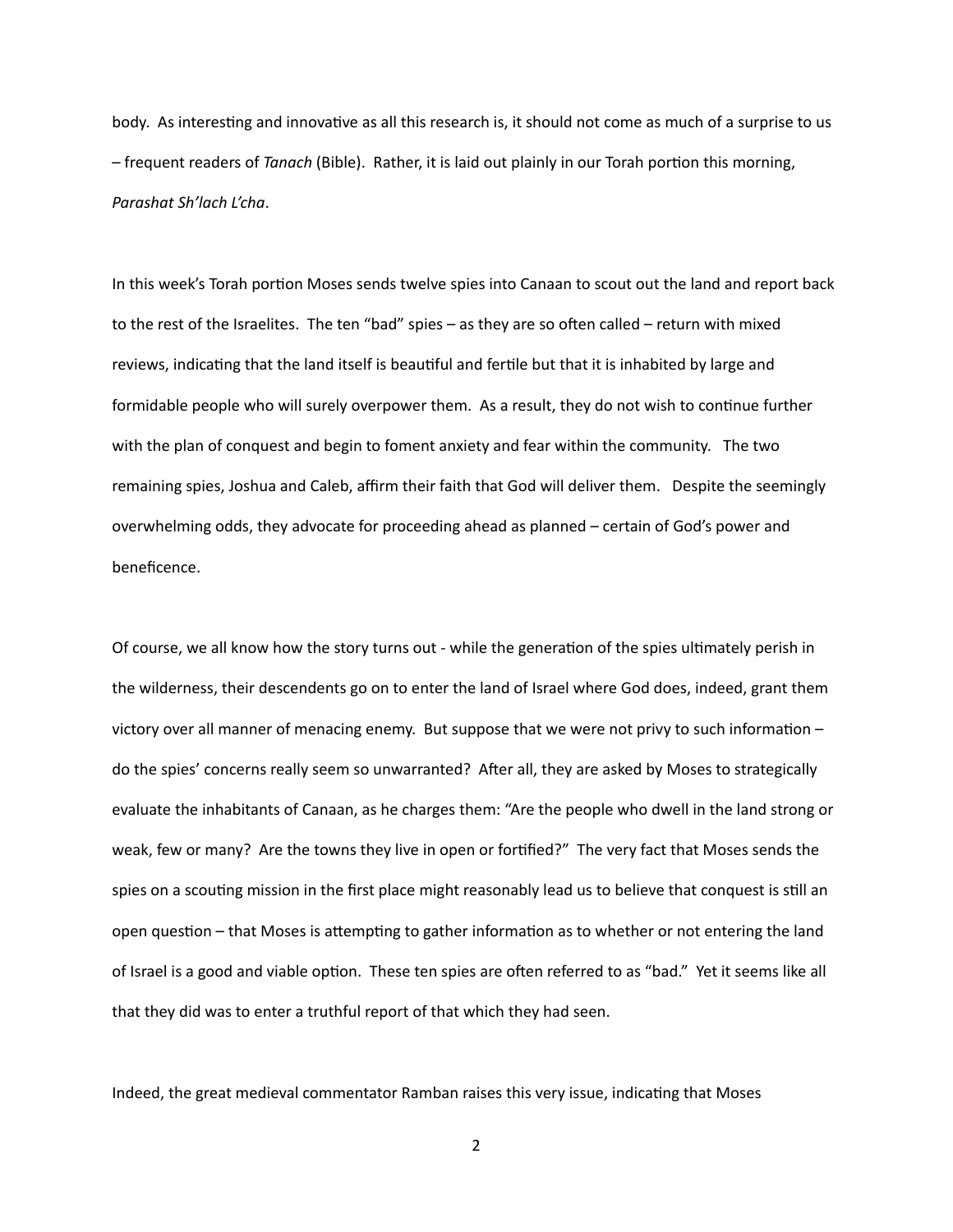essentially set the spies up for failure when he asked them questions to which he was not going to like the answer. He writes, "What did the spies do [wrong]? ...They had to give [Moses] an answer to [the questions] that he asked them. Did he then send them [to Canaan] on the understanding that they would give him a false report?!?" We might wish that all twelve of the spies had had the incredible faith of Joshua and Caleb - believing that God would save them, no matter the odds. Still, we cannot quite blame the scouts for accurately describing what their eyes had seen.

The dilemma that Ramban raises becomes all the more pronounced when we look at the immediate aftermath of the spies' return. As Joshua and Caleb try unsuccessfully to convince the people that their concerns are unfounded, God becomes more and more agitated. Note that Joshua and Caleb do not necessarily dispute the *content* of the other spies' report; they never say that the inhabitants of the land are weak and poorly organized or that the cities appear ill-fortified and easy to penetrate. Rather, they maintain that God will continue to protect the people no matter what, while the rest of the community longs for Egypt and threatens to pelt them with stones. Finally, God has had enough and tells Moses to inform the people that they will all die in the wilderness, that none of them – save for Joshua and Caleb - will be privileged to enter the Promised Land. "You shall bear your punishment for forty years corresponding to the number of days – forty days – that you scouted the land," says God. "Thus, you shall know what it means to thwart Me (Numbers 14:34)."

Traditional commentary on *Parashat Sh'lach L'cha* has largely focused on this punishment, and God's anger, as a way of explaining the sin of the spies - their error, according to many sages, was not one of *information* but rather one of *interpretation*. Even knowing that the land was dangerous, the spies should have had faith in God - the same God who had delivered them safely from Egypt, the same God who had protected them against Amalek and other enemies. God, in fact, has had a pretty good track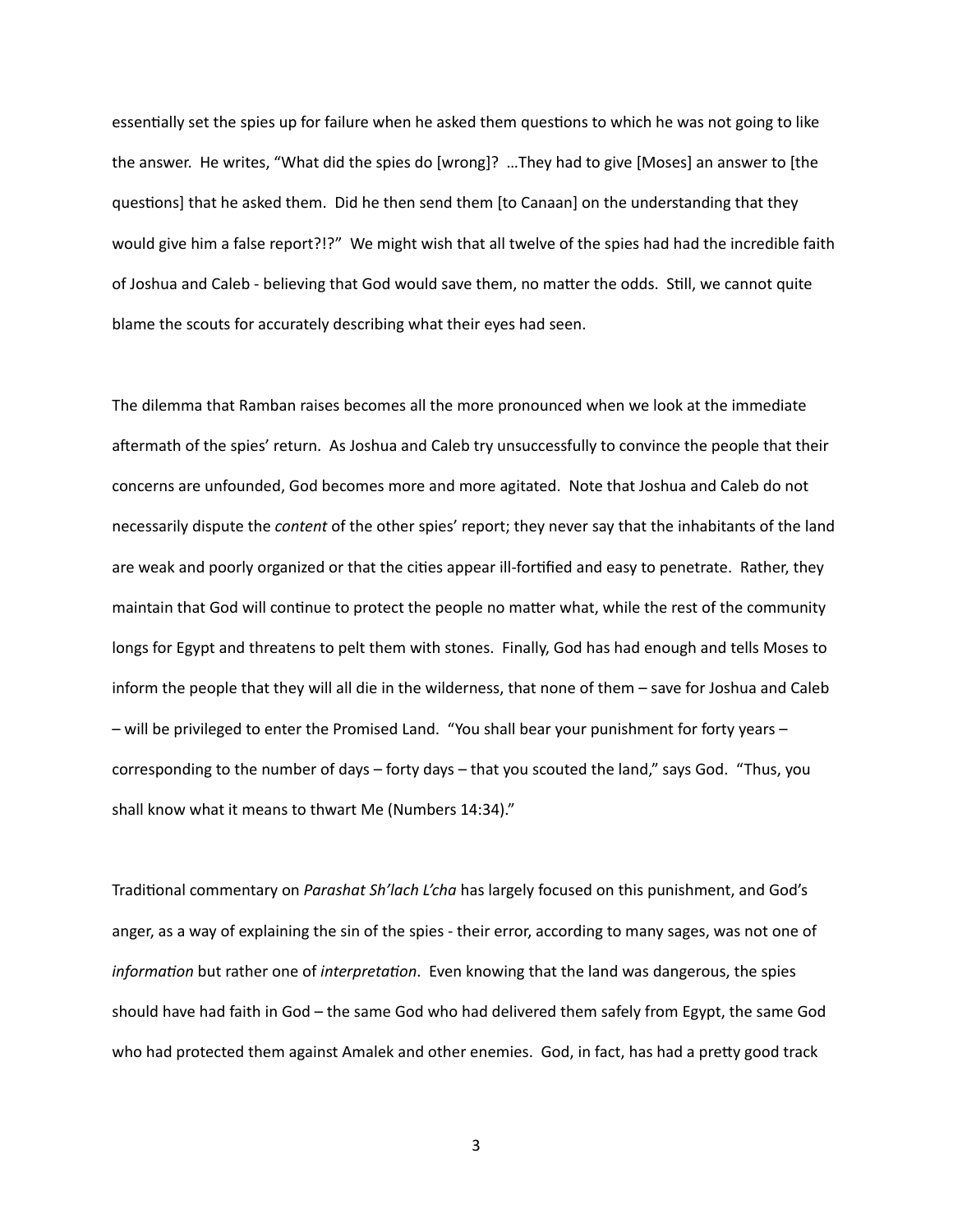record at this point when it comes to keeping the Israelites free from harm. The people should have recognized this and had faith in God's might.

There is another possibility, however, for where the spies went wrong and why their generation was ultimately barred from entering the land of Israel. It is true, of course, that the Israelites displayed a shocking lack of faith in God during this episode, but they also displayed a shocking lack of faith in themselves – not telling the "strategic lies" that might have enhanced their performance, not believing that they were capable of great things. In fact, the spies returned to Moses not only reporting on the size and ferocity of the inhabitants of Canaan but already convinced that the Canaanites would surely defeat them in battle saying, "All the people we saw...are men of great size...we looked like grasshoppers to ourselves, and so we must have looked to them (Numbers 13:33)." Midrash Tanhuma emphasizes how very discouraging and pessimistic a statement this is when it imagines God's words to the spies immediately after this proclamation is made. Said God, "You don't know what you have let your mouths utter. I am ready to put up with your saying, 'We were in our own eyes as grasshoppers.' But I do take offense at your asserting, 'And so we were in their eyes.' Could you possibly know how I made you appear in their eyes? How do you know that in their eyes you were not as angels?!"

It is bad enough that the spies did not have confidence in God, but they also did not have confidence in themselves; they had psyched themselves out and prepared for failure rather than for success. Rather than imaging that the Canaanites viewed them as angels or fierce warriors or at the very least equal competitors ready to give fair fight, the Israelites lost the battle before it had even begun. They had no way of knowing what the inhabitants of the land thought of them, yet they chose to assume the very worst. This, to be sure, was a reflection of their own self perception.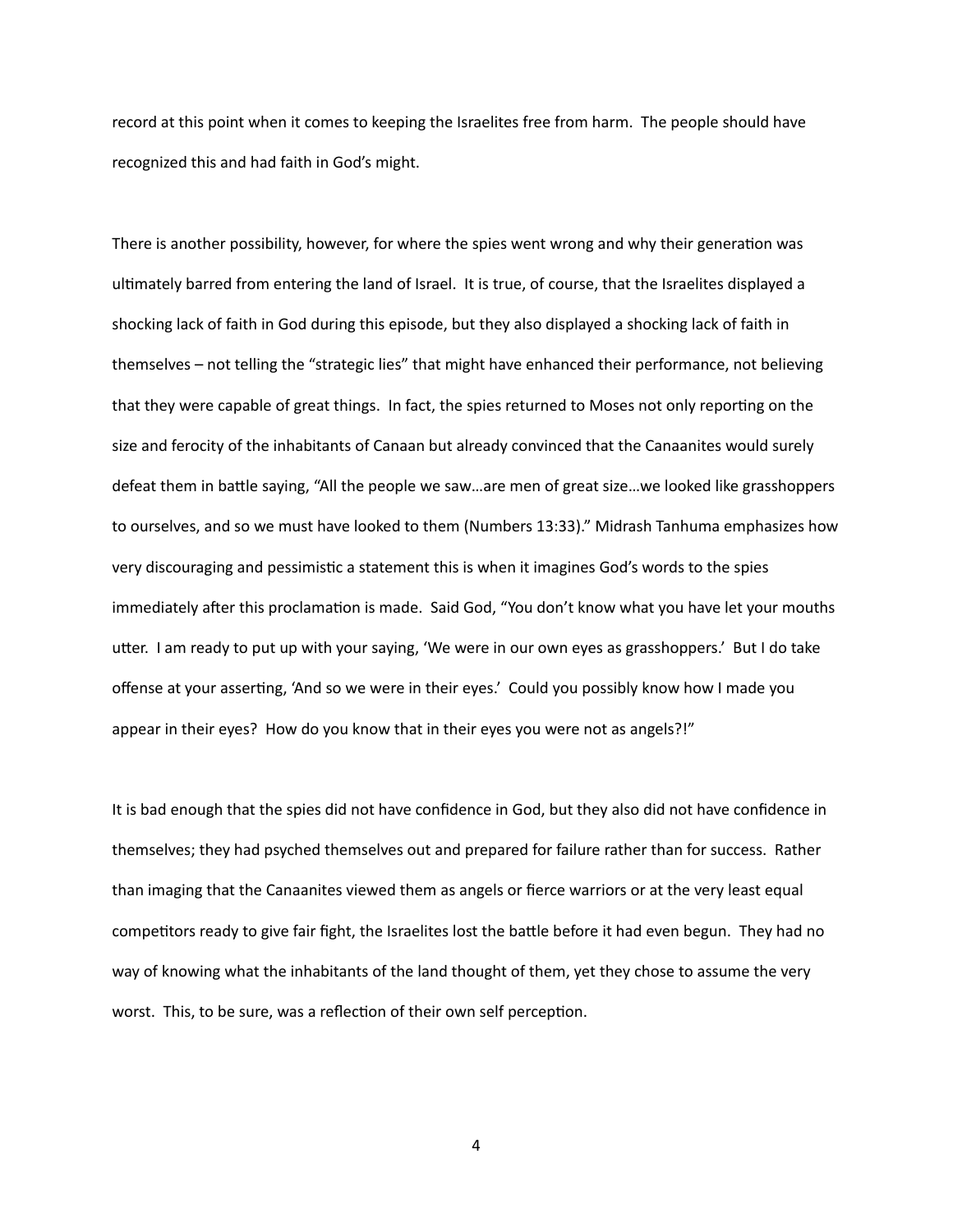The people were not yet ready to attack and conquer the Promised Land, and I believe that it is for that reason that they were doomed to wander and ultimately die in the wilderness -- not necessarily as punishment but rather because they were incapable of carrying out this next phase of people-hood. Members of the post-Egypt generation were not warriors; their muscles may have become strong from back-breaking work building pyramids, but their spirit and confidence had atrophied. In the words of the great sage Maimonides, "One cannot be expected to leave the state of slavery, toiling in bricks and straw, and go to fight with giants. It was therefore part of the Divine wisdom to make them wander through the wilderness until they had become schooled in courage, until a new generation grew up who had never known humiliation and bondage" (Humash Etz Hayim, p. 840).

All this, of course, brings us right back to where we began – to golf clubs and computer avatars and centers of positive psychology. There is a both a scientific and a spiritual reality to the power of positive thinking – what we believe really does affect what we are able to achieve, be it conquering a band of Canaanites, besting one's high score on the exercise bike, coping with a global pandemic, or looking more generally to bring success, fulfillment, and happiness into our lives. I by no means wish to advocate for empty boosterism  $-$  in fact, much of the positive psychology literature talks about the need to evaluate oneself and one's circumstances both generously and honestly; it talks, too, about the dangers of being overly optimistic and about the psychological need to express sadness, disappointment, anger and grief each in its own season. Yet I still believe that one of the lessons of this discipline, and of this *parasha*, is that we can often change our experience of the world by changing the way that we think about it. The transformation from slaves to warriors lies within the power of our own confidence and imagination.

Perhaps it is no surprise, then, that God became so concerned when the Divine saw the people losing faith, feeling that their small size would necessarily doom them to certain defeat. We, the Jewish